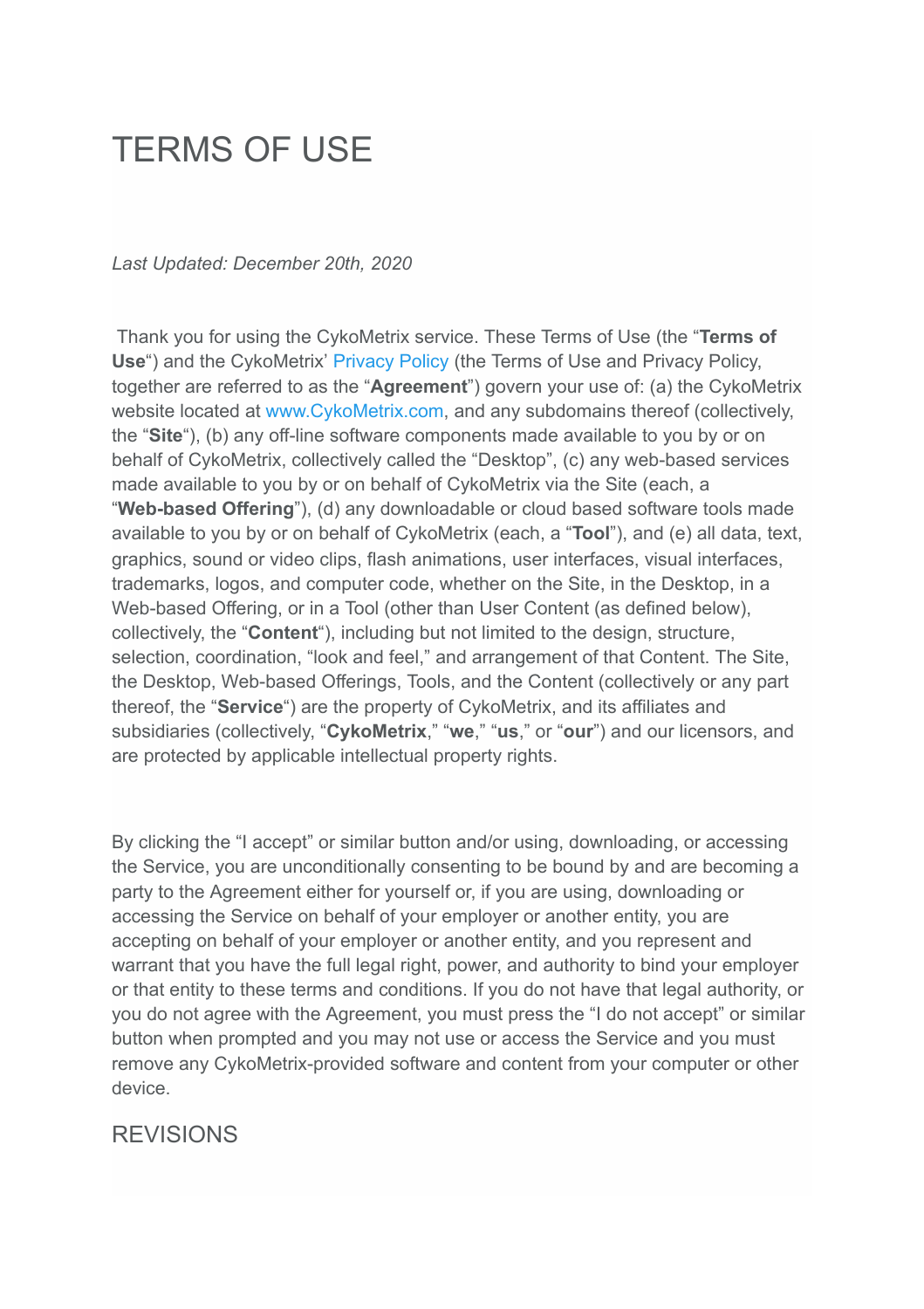CykoMetrix reserves the right, at its sole discretion, to change, modify, add, or remove portions of these Terms of Use and the Privacy Policy at any time. The most current version of these Terms of Use may be found at

[www.CykoMetrix.com/PDF/CykoMetrix-Terms-of-Use.pdf](http://www.cykometrix.com/PDF/CykoMetrix-Terms-of-Use.pdf) (or any successor URL as CykoMetrix may provide). You should visit this page periodically to review the most current Terms of Use, because you are bound by them. The most current version of the Privacy Policy may be found at

[www.cykometrix.com/PDF/CykoMetrix-Privacy-Policy.pdf](http://www.cykometrix.com/PDF/CykoMetrix-Privacy-Policy.pdf) (or any successor URL as CykoMetrix may provide). Your continued use of the Service indicates your acceptance and agreement to the changes. As long as you comply with the Agreement, CykoMetrix grants you a personal, non-exclusive, non-transferable, limited right to access the Site and use the Service as further described below.

The terms of the Agreement will govern any updates provided to you by CykoMetrix that replace and/or supplement the Desktop, a Web-based Offering, a Tool, or any other portion of the Service, unless that upgrade is accompanied by a separate license or revised agreement, in which case the terms of that license or revised agreement will govern.

# PERSONAL, INTERNAL BUSINESS, OR LIMITED COMMERCIAL

# USE ONLY

Except as otherwise set forth herein, the Service is made available to you for: (a) your personal use; (b) your internal business use; or (c) if you are a Managed Service Provider ("MSP"), or Value Added Reseller ("VAR"), use in connection with the commercial support of your customers, in compliance with all applicable laws, rules, and regulations. If you want to make any other commercial use of the Service, including but not limited to selling, distributing, or providing access to the Service for payment, you must enter into a separate written agreement with CykoMetrix or obtain CykoMetrix' written permission in advance.

If you are asked to register for the Service, you must provide complete and accurate identification, contact, and other information required as part of the registration process, and accurately and promptly update that information if it changes. CykoMetrix reserves the right, in its sole discretion, to refuse or discontinue participation or access to any or all of the Service to any user or member at any time.

Except as expressly provided in these Terms of Use, no part of the Service may be copied, reproduced, republished, uploaded, posted, publicly displayed, encoded, translated, transmitted, or distributed in any way (including "mirroring" and "framing") to any other computer, server, website, or other medium for publication or distribution or for any commercial enterprise, without CykoMetrix' express prior written consent.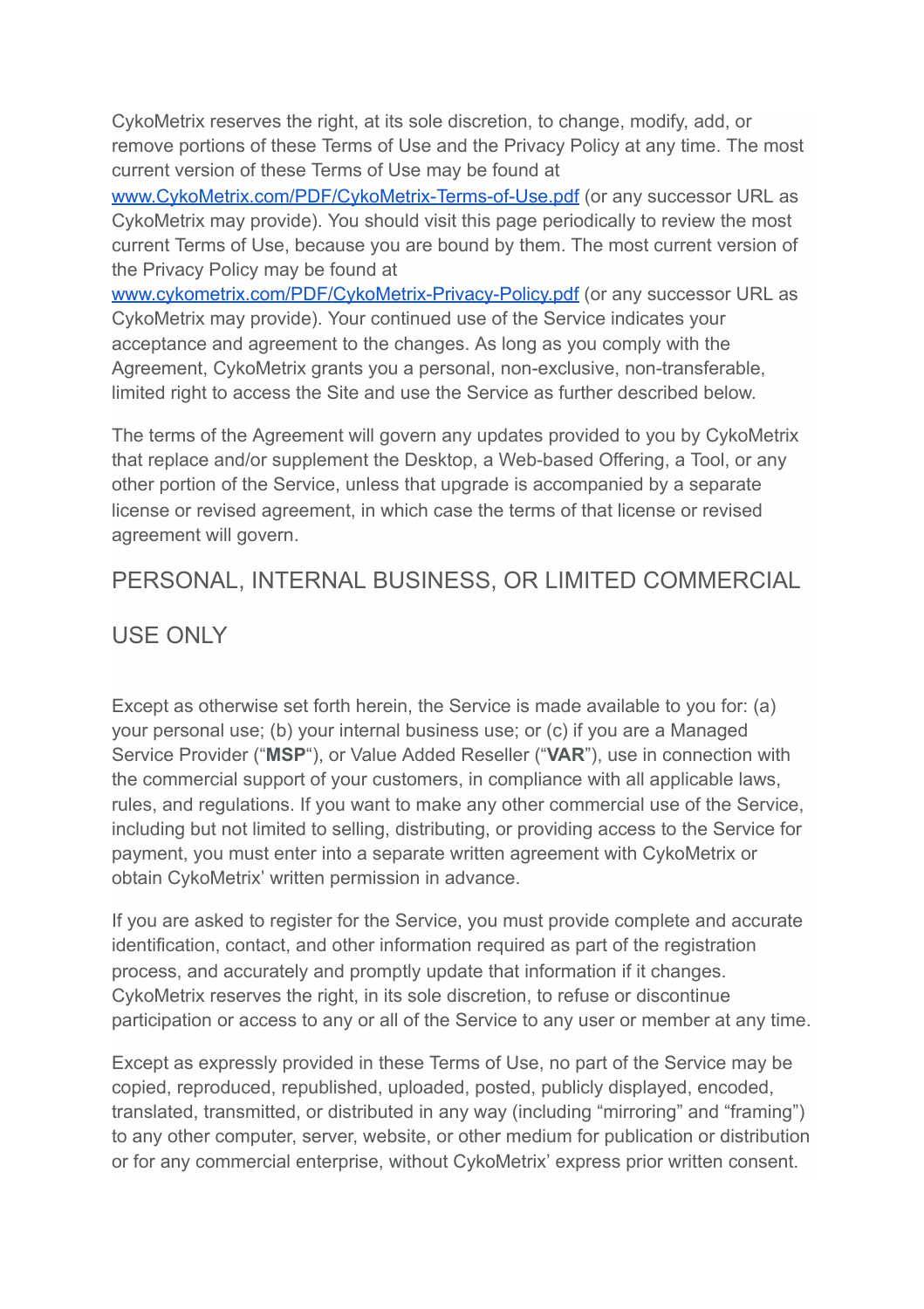At CykoMetrix, we are constantly innovating to try to provide the best possible experience for our members. As part of this on-going innovation, we may from time-to-time stop (permanently or temporarily) providing the Service or any part thereof, without notice. You may stop using the Service at any time and are under no obligation to inform CykoMetrix when you stop using the Service. You acknowledge and agree that if CykoMetrix disables access to your account, you may be prevented from accessing the Service, your account details, or any files or other content contained in your account.

# CHILDREN'S USE OF THE SERVICE

No part of the Service is directed to persons under the age of 18. If you are under 18 years of age, you must not use or access the Service at any time or in any manner. By using the Service, you represent and warrant you are at least 18 years of age.

#### RESTRICTIONS AND PROHIBITED ACTIONS

The Service is intended for the use described above and in any documentation provided by CykoMetrix in connection with the applicable portion of the Service only and may not be used in connection with any other commercial endeavors except those that are specifically allowed, endorsed, or approved by CykoMetrix.

You may not change, reorganize, modify, copy, reverse engineer, decompile, disassemble, attempt to derive the source code of, or create derivative works from the Service, any updates, or any part thereof for any purpose, including in order to: (a) build a competitive product or service, (b) build a product using similar ideas, features, functions, or graphics of the Service, (c) remove, change, or replace any trademarks, logos, copyrights, or any other branding elements of CykoMetrix or its licensors, (d) modify, hide, obscure, disable, or otherwise render inoperable any portion of the user interface including, but not limited to, the display of advertisements and promotions within the Service, or (e) copy any ideas, features, functions, or graphics of the Service. If you wish to request CykoMetrix' written approval to do any of the above, please contact CykoMetrix by sending an email to info@CykoMetrix.com. You may not use the Service to process Prohibited Data.

You may not use any "deep-link", "page-scrape", "robot", "spider", or other automatic device, program, algorithm, or methodology, or any similar or equivalent manual process, to access, acquire, copy, or monitor any portion of the Service, or in any way reproduce or circumvent the navigational structure or presentation of the Service to obtain or attempt to obtain any materials, documents, or information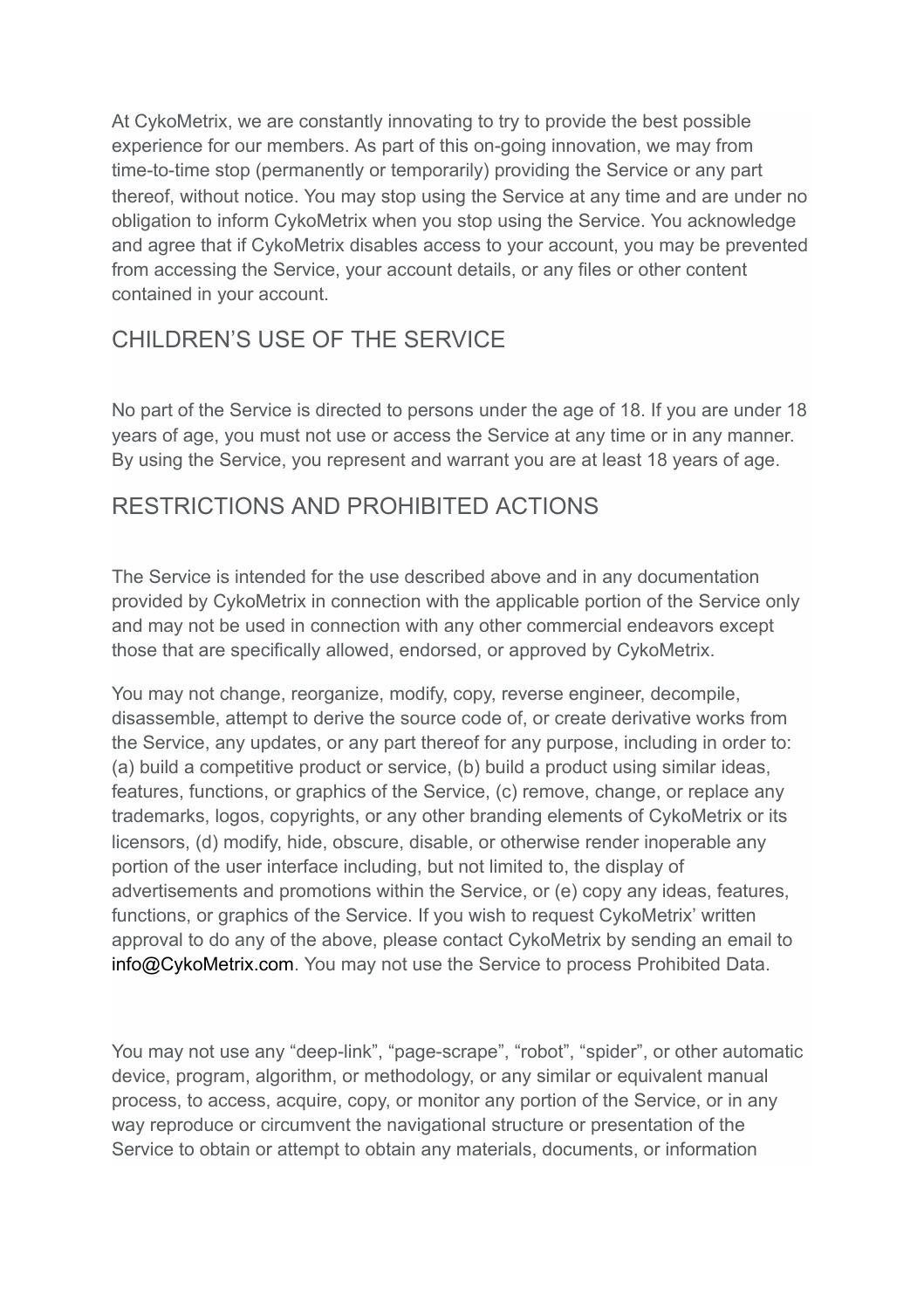through any means not purposely made available through the Service by CykoMetrix.

You may not attempt to gain unauthorized access to any portion or feature of the Service, or any other systems or networks connected to the Service or to any CykoMetrix server, or to any of the services offered on or through the Service, by hacking, password "mining," or any other illegitimate means. You may not harvest or collect user names, email addresses, or any other member identifying information by electronic or other means for the purpose of sending unsolicited email or other communications. Unauthorized commercial advertisements, affiliate links, and other forms of solicitation may be removed from member profiles and/or community postings without notice and may result in termination of member privileges.

You may not probe, scan, or test the vulnerability of the Service or any network connected to the Service, nor breach the security or authentication measures of the Service or any network connected to the Service. You may not reverse look-up, trace, or seek to trace any information on any other user of or visitor to the Service, or any other customer of CykoMetrix, including any CykoMetrix account not owned by you, to its source, or exploit the Service or any service or information made available or offered by or through the Service, in any way where the purpose is to reveal any information, including but not limited to personal identification or information, other than your own information, as provided for by the Service.

You agree not to use any device, software, or routine to interfere or attempt to interfere with the proper working of the Service or any transaction being conducted on the Service, or with any other person's use of the Service. You may not forge headers or otherwise manipulate identifiers in order to disguise the origin of any message or transmittal you send to CykoMetrix on or through the Service or any service offered on or through the Service. You may not pretend that you are, or that you represent, someone else, or impersonate any other individual or entity. You may not use the Service or any Content for any purpose that is unlawful or prohibited by these Terms of Use, to solicit the performance of any illegal activity, or for other activity that infringes the rights of CykoMetrix or others.

You will comply with all applicable laws, and with all industry standards or self-regulatory programs to which you are contractually bound, regarding the collection, processing, transfer, safeguarding, security, and other use of all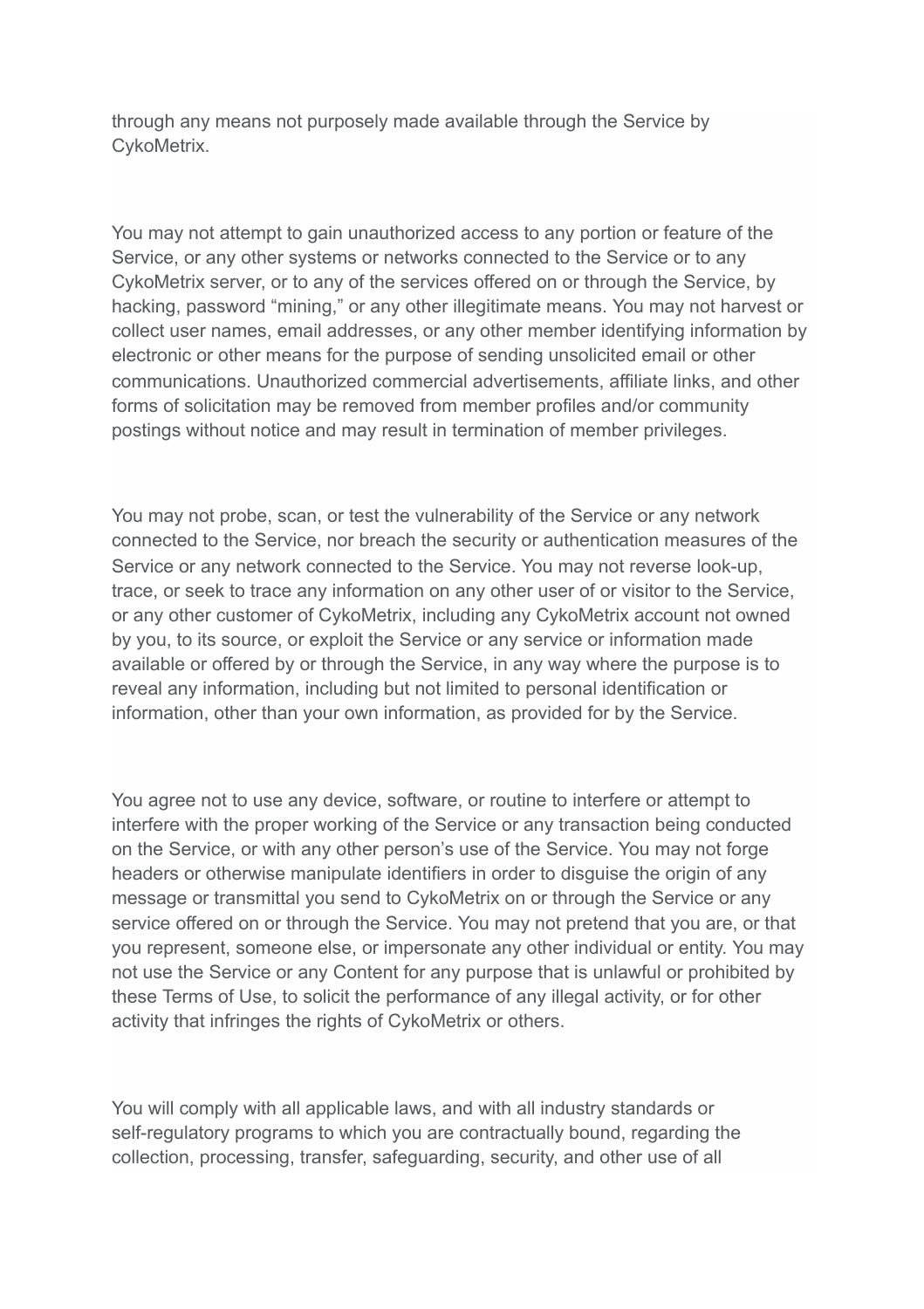information and content processed by or used in connection with your use of the Service.

You agree not to attempt to do, or assist or permit any third party in doing, any of the acts described above or otherwise prohibited by the Agreement.

If you breach these restrictions, or otherwise exceed the scope of the licenses or other rights granted in the Agreement, then you may be subject to prosecution and damages, as well as liability for infringement of intellectual property rights.

#### ACCOUNT INFORMATION AND SECURITY

Access to and use of portions of the Service may require you to open an account (including setting up a CykoMetrix ID and password). To register, you must provide a valid email address as a CykoMetrix ID. You are entirely responsible for maintaining the confidentiality of your account information, including your password, and for any and all activity that occurs under your account. You agree to notify CykoMetrix immediately of any unauthorized use of your account or password, or any other breach of security. However, you will be responsible for losses incurred by CykoMetrix or any other user of the Service due to someone else using your CykoMetrix ID, password, or account.

You will not knowingly send or store spam, unlawful, infringing, obscene, or libelous material, or viruses, worms, Trojan horses, and other harmful code.

You may not use anyone else's CykoMetrix ID, password, or account at any time without the express permission and consent of the holder of that CykoMetrix ID, password, or account. CykoMetrix cannot and will not be liable for any loss or damage arising from your failure to comply with these obligations.

By providing us with your email address, you agree to receive all required notices electronically, to that email address. CykoMetrix will use this email address in accordance with our Privacy Policy which can be found at www.cykometrix.com/PDF/CykoMetrix-Privacy-Policy.pdf. You agree that any notices, agreements, disclosures, or other communications that we send to you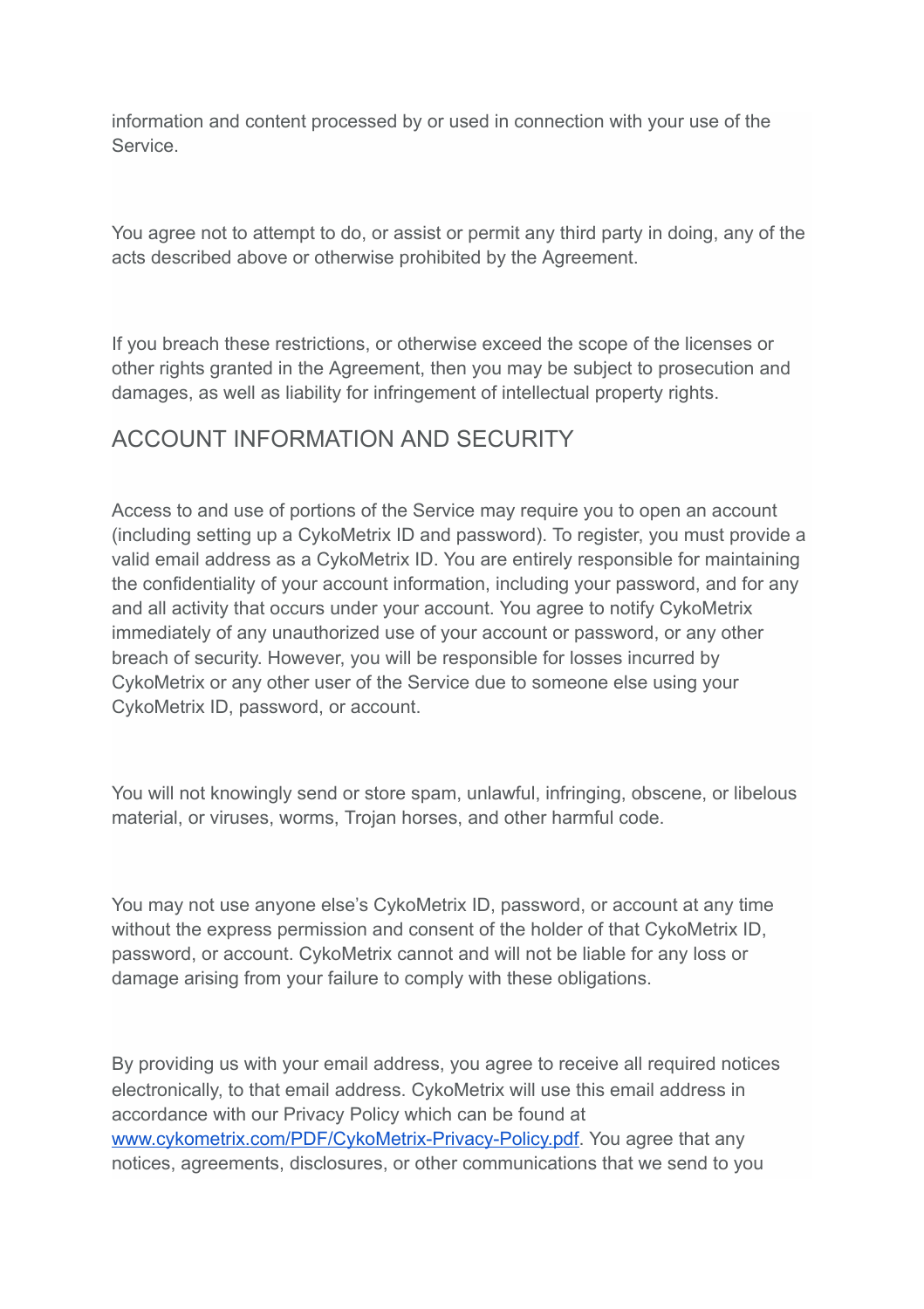electronically will satisfy any legal communication requirements, including that those communications be in writing.

If you chose to complete a CykoMetrix user profile, or an assessment, you agree to accurately represent yourself, your background and experience, your work history and company affiliation, your certifications and areas of expertise, and any other personal or company information you chose to share. You also agree not to impersonate any person, company, or entity, or falsely state or otherwise misrepresent yourself, your age, or your affiliation with any person, company, or entity.

We care about the security of our users. While we work diligently to protect the security of your account and related information, CykoMetrix cannot guarantee that unauthorized third parties will not be able to defeat our security measures. Please notify us immediately of any compromise or unauthorized use of your account by emailing support@CykoMetrix.com.

Upon written request, CykoMetrix may host all information under a partner or VAR account within a certain jurisdiction to satisfy specific requirements. Otherwise, account data and any other data collected from accounts may be stored at locations CykoMetrix chooses.

# INTELLECTUAL PROPERTY OWNERSHIP

You acknowledge that, as between you and CykoMetrix, CykoMetrix owns all rights, title, and interest in and to the Service, portions thereof, or software or content provided through or in conjunction with the Service, including without limitation, all Intellectual Property Rights in and to the Service and any protectable suggestions, ideas, enhancements, requests, feedback, and recommendations or other information provided by you or any other party relating to the Service. " **Intellectual Property Rights**" means any and all rights existing from time to time under patent law, copyright law, trade secret law, trademark law, unfair competition law, and any and all other proprietary rights, and any and all applications, renewals, extensions, and restorations thereof, now or hereafter in force and effect worldwide. You agree not to (and agree not to allow third parties to) modify, adapt, translate, prepare derivative works from, decompile, reverse engineer, disassemble, or otherwise attempt to derive source code from the Service, or to extract significant portions of Service's files for use in other applications. You also agree to (and will require third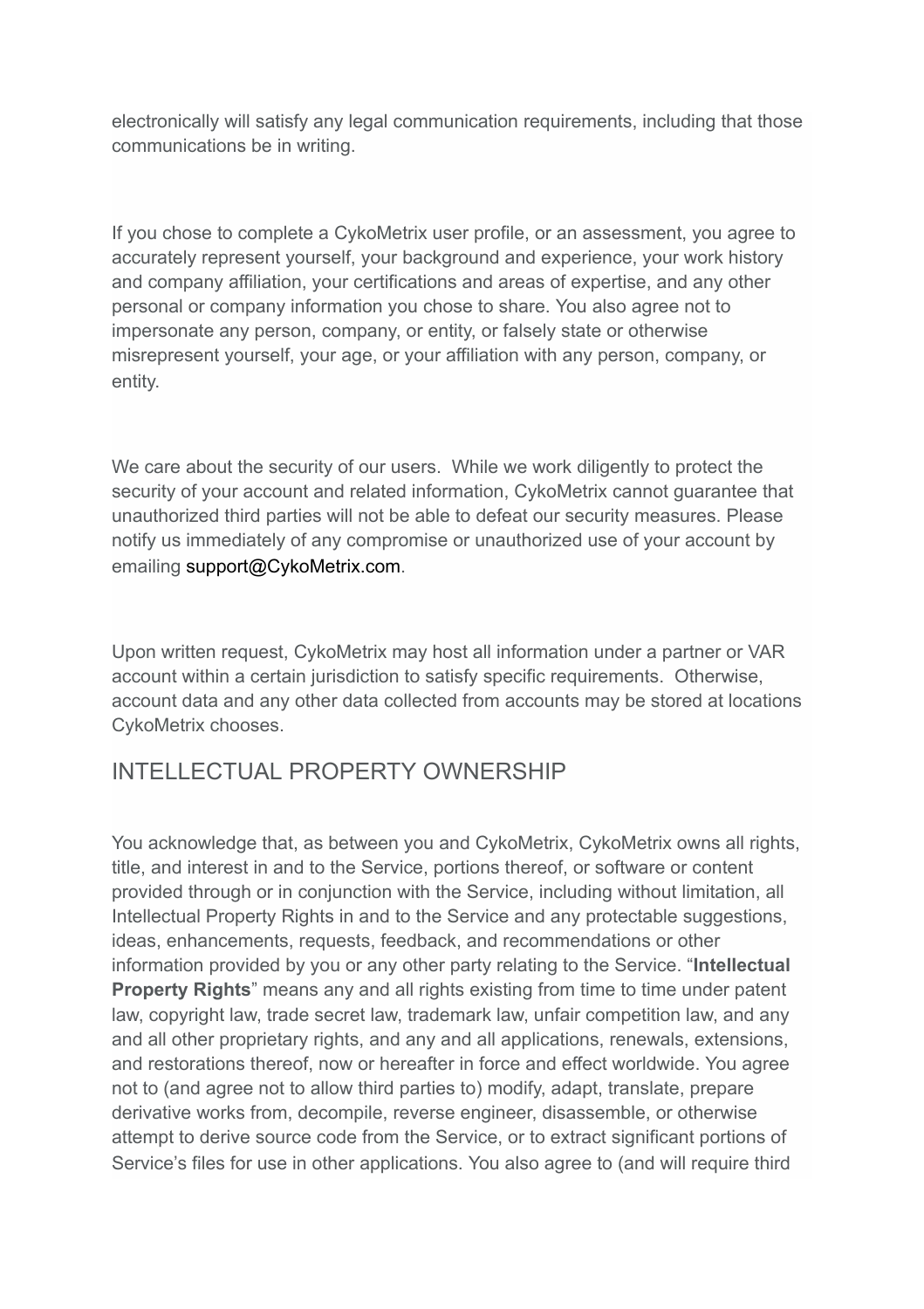parties to) not remove, obscure, or alter CykoMetrix' or any third party's copyright notice, trademarks, or other proprietary rights notices affixed to or contained within or accessed in conjunction with or through the Service.

#### NO IMPLIED RIGHTS

There are no implied licenses granted in these Terms of Use. All rights not granted herein are expressly reserved by CykoMetrix, our licensors or the copyright owner of any User Content.

# DESKTOP AND TOOLS TERMS

If you download, install, or access the Desktop or Tools, the following provisions apply to you.

*License.* The Desktop and Tools are licensed, not sold, to you for use only under the terms of the Agreement. Subject to the terms and conditions of and your ongoing compliance with the Agreement, including without limitation payment of the applicable fees (if any), CykoMetrix hereby grants you a personal, limited, revocable, non-exclusive, non-transferable license to download, install, and use the Desktop or Tools on equipment or compatible devices owned or controlled by you or your Consenting Users, and in each case solely for your personal, non-commercial use, or, if you are an entity rather than an individual, to allow your employees and contractors to use the Desktop for the sole benefit of you and your Consenting Users, if each of those employees or contractors has agreed to and is bound by the Agreement. "**Consenting Users**" means individuals who have authorized you to use the Desktop or Tools in connection with and install any related components on equipment or compatible devices that they own or control for the purposes of collecting Collected Data and who have agreed to be bound by the terms of the Agreement.

The scope of the license granted under the preceding paragraph does not include the right to use the Desktop or Tools in connection with, in any manner, the following types of information: (a) payment card information or any information governed under the Payment Card Industry Data Security Standard; (b) "nonpublic personal information" or other information subject to any applicable financial privacy law; (c) protected health information; (d) Social Security numbers; or (e) with regard to the processing of personal data subject to Directive 95/46/EC of the European Parliament and of the Council of 24 October 1995 on the protection of individuals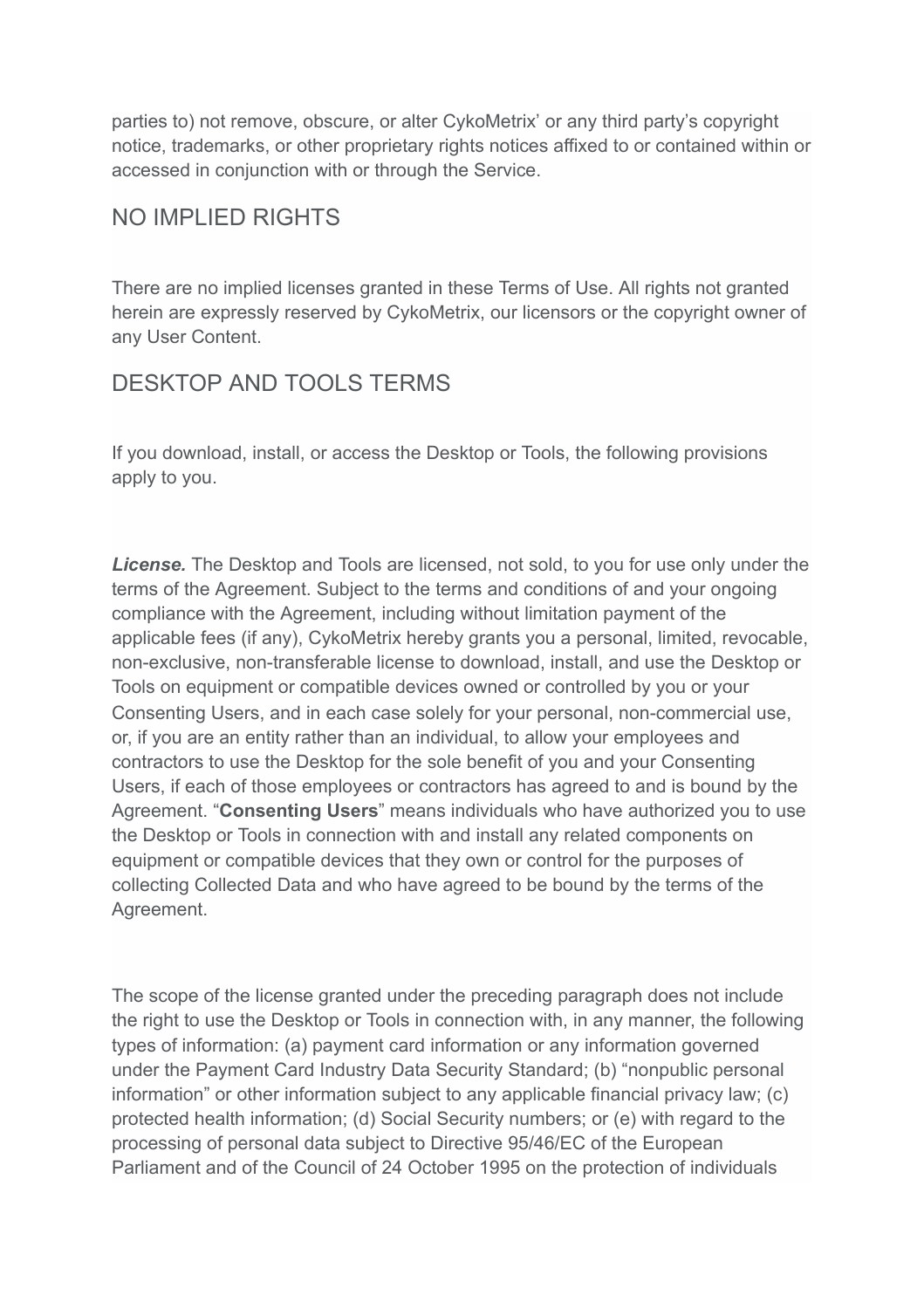with regard to the processing of personal data and on the free movement of such data, "sensitive" personal data. The foregoing data constitutes "Prohibited Data."

*Automatic Updates.* The Desktop or Tools may communicate with CykoMetrix' servers to check for available updates to the software, such as bug fixes, patches, enhanced functions, missing plugins and new versions. During this process, the Desktop or Tools may send CykoMetrix a request for the latest version information. By installing the Desktop or Tools, you hereby agree to automatically request and receive updates from CykoMetrix' servers.

Some personal firewall programs may be configured in such a way as to prevent the Desktop or Tools from receiving these updates. If the computer on which you install the Desktop or Tools is so configured, it may be necessary for you to make an exception entry in the configuration of the personal firewall program to allow the Desktop or Tools to successfully install and receive these updates.

# WEB-BASED OFFERING TERMS

If you subscribe to or access a Web-based Offering, the following provisions apply to you.

*Grant of Right to Use Web-based Offering.* Subject to the terms and conditions of and your ongoing compliance with the Agreement, including without limitation payment of any applicable fees, CykoMetrix hereby grants you a personal, limited, non-exclusive, revocable, non-transferable, non-sublicensable right during the period for which you have paid all applicable fees to permit each user for whom you have purchased a user subscription to access the applicable Web-based Offering solely for your internal business purposes. You must ensure that each of your users has agreed to and is bound by the Agreement.

# INFORMATION PRACTICES

Open communication about our users' privacy and how we use their information is very important to CykoMetrix. As a condition of downloading or using any part of the Service, you agree to the terms of the [CykoMetrix Privacy Policy](http://www.cykometrix.com/PDF/CykoMetrix-Privacy-Policy.pdf), which may be updated from time to time, as expressed in the most recent version that exists at the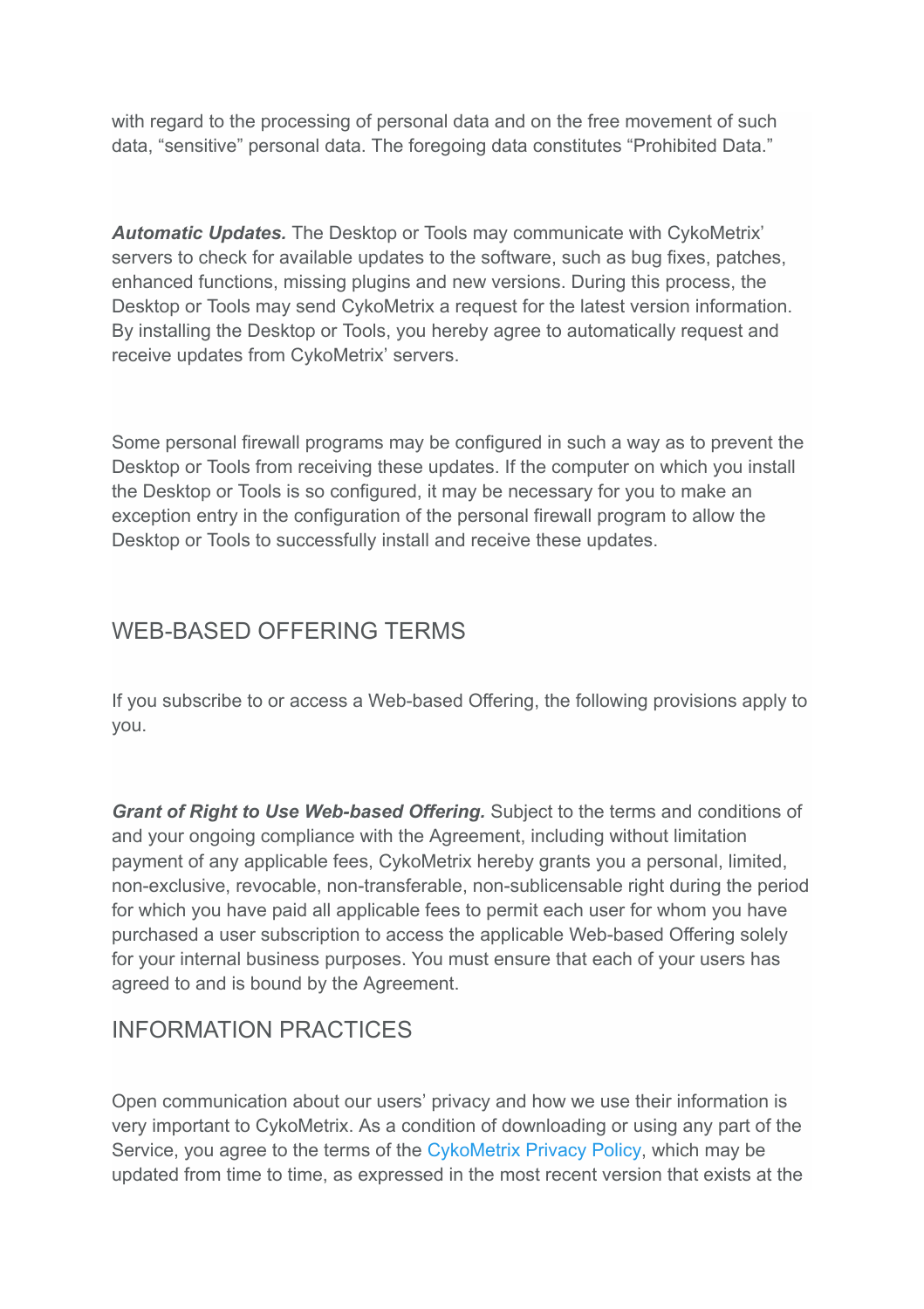time of your use. The most current version of the CykoMetrix Privacy Policy may be found at www.cykometrix.com/PDF/CykoMetrix-Privacy-Policy.pdf. Information collected by CykoMetrix may be stored and processed in the United States or any other country in which CykoMetrix or its agents maintain facilities. By using the Service you consent to any transfer of that information outside of your country.

THE SERVICE MAY CONTAIN A FEATURE THAT IS USED TO AUTOMATICALLY TRANSMIT CERTAIN CONTENT AND INFORMATION COLLECTED VIA ONE OR MORE TOOLS TO SERVERS OPERATED BY OR ON BEHALF OF CYKOMETRIX, INCLUDING INFORMATION ABOUT EQUIPMENT ON WHICH THE TOOLS ARE INSTALLED AND THE SERVICE IS USED TO ANALYZE, OR THROUGH WHICH THE SERVICE IS OTHERWISE ACCESSED OR USED, AND THE SYSTEMS, PROGRAMS, OR CONTENT ON THAT EQUIPMENT, INCLUDING EQUIPMENT, SYSTEMS, AND PROGRAMS OF YOUR CONSENTING USERS (" **Collected Data**").

The technical processing and transmission of Collected Data through the Service may involve: (a) transmissions over various networks, including networks not owned by you or CykoMetrix and (b) changes to conform and adapt to technical requirements of connecting networks, devices, or products. You acknowledge and agree that CykoMetrix may use any Collected Data as provided in the CykoMetrix Privacy Policy.

You represent and warrant that you have all necessary rights to permit CykoMetrix to engage in this processing of data relating to your use of the Service and Tools and that, where appropriate, you have provided notice to all of your Consenting Users and have obtained appropriate and valid consents from all Consenting Users regarding the collection, processing, and use of their data by you and by or on behalf of CykoMetrix.

Additionally, by using the Service, you acknowledge and agree that Internet transmissions are never completely private or secure. You understand that any message or information you send to the Service may be read or intercepted by others, even if there is a special notice that a particular transmission (for example, credit card information) is encrypted.

While CykoMetrix actively adheres to security best practices when handling sensitive data such as Personal Data, our users also need to follow common sense practices when using our Service. As discussed above, users should not post sensitive data in any part of the Service that can be seen by others.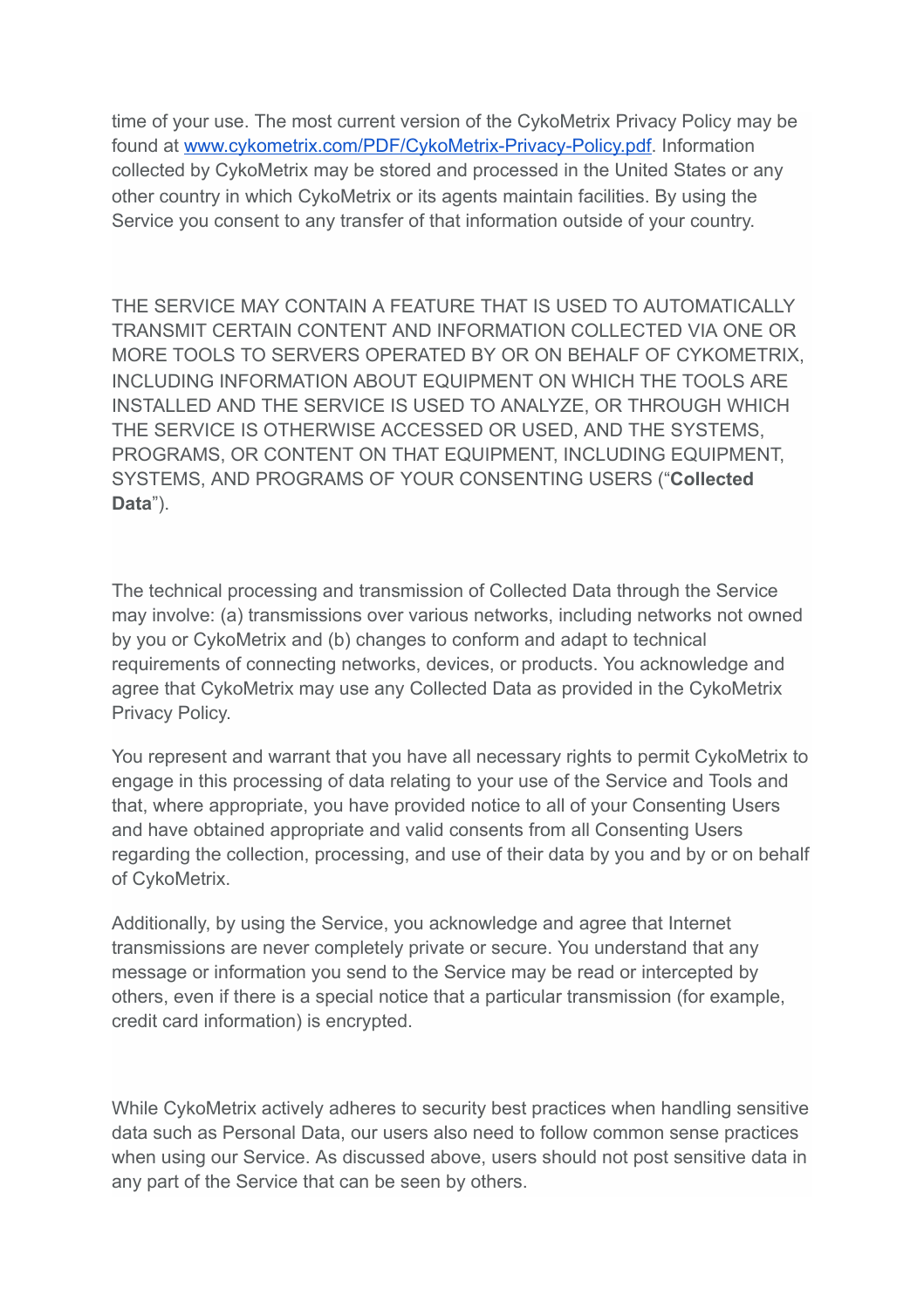# FEES AND PAYMENTS

CykoMetrix reserves the right to charge for the Service or any portion thereof, modify the pricing of, add to, or discontinue the Service or any portion thereof without prior notice.

From time to time CykoMetrix makes available certain value-added services for a fee, such as a Web-based Offering. Should you elect to use those services, you agree to pay the required fee, if applicable, as specified in the services product, services, registration or purchase pages. If you elect not to pay any fees charged by CykoMetrix, CykoMetrix has the right to cease providing those services to you. CykoMetrix reserves the right to modify the pricing of these services at any time without prior notice.

The Service may include functionality for activating, updating, or cancelling recurring payments for periodic charges, such as a portion of the Service that requires a subscription fee. If you activate or update recurring payments through the Service, you authorize CykoMetrix to periodically charge, on a going-forward basis and until cancellation (by us or you) of either the recurring payments or your account, all accrued sums on or before the payment due date for the accrued sums. To cancel your access of any portion of the Service that requires a subscription fee or other recurring payment, you must notify us by telephone or email ( support@CykoMetrix.com ) to Customer Service of your decision to terminate your use of that portion of the Service. If you use the Service to update or cancel any existing authorized one-time or recurring payment, it may take up to 10 business days for the update or cancellation to take effect. All fees and charges are nonrefundable and there are no refunds or credits for partially used periods. If payment is made via a purchase order or check, you agree to remit the payment before the date specified on the invoice.

All monetary transactions on the Service take place in U.S. currency unless otherwise indicated.

The Service may use third parties to process payments. Our third-party payment processors accept payments through methods detailed on the applicable payment screen, which may include various credit cards. You agree to pay for all products and services that you purchase through the Service and you agree that we may charge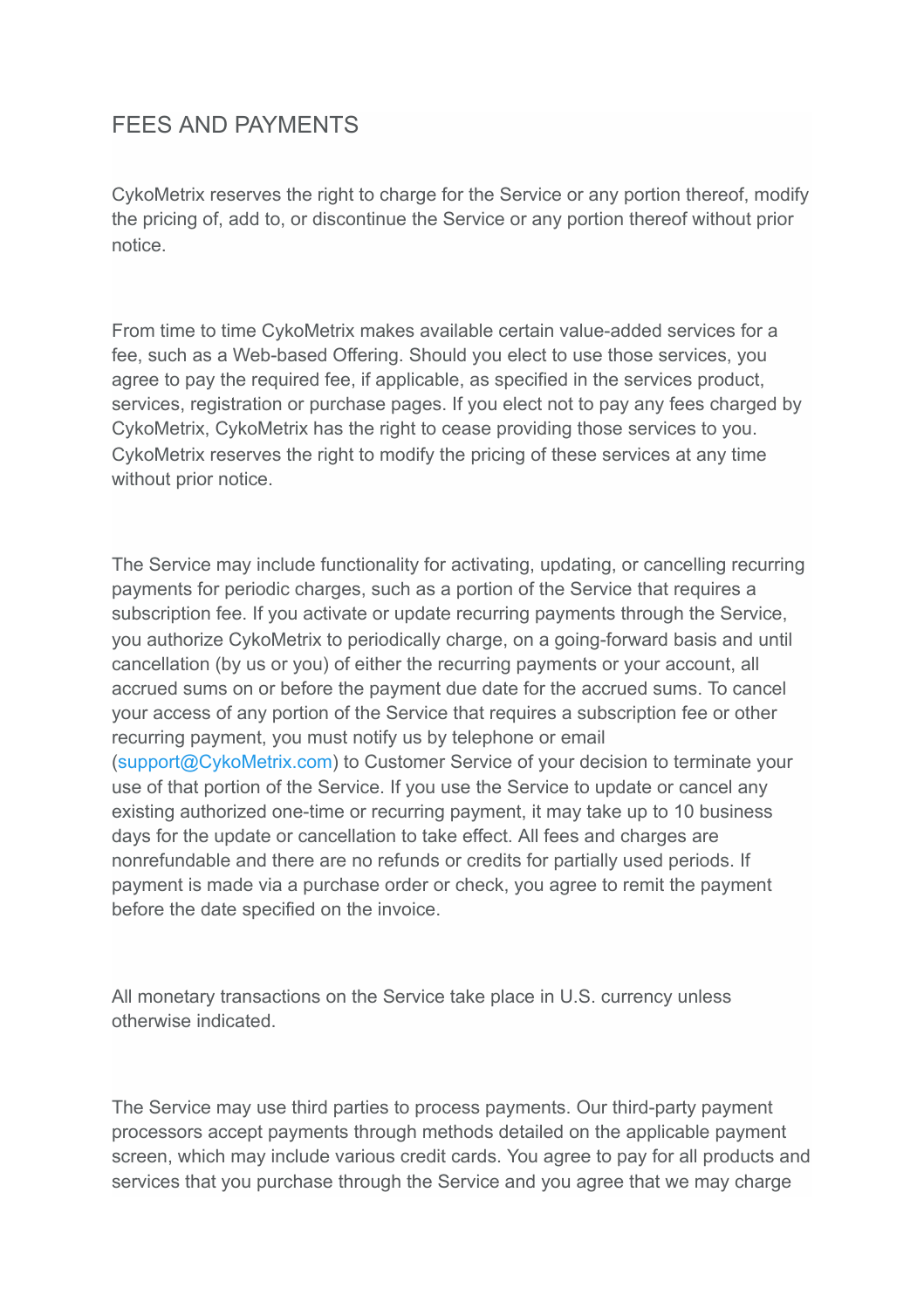your selected payment method, either directly or through the services of a third-party payment processor, for any of those payments. Only those payment methods accepted by our third-party payment processor can be used to purchase products, goods, or services through the Service.

You are responsible for determining and paying the appropriate government taxes, fees, and service charges resulting from a transaction occurring through or arising as a result of use of the Service. We are not responsible for collecting, reporting, paying, or remitting to you any of those taxes, fees, or service charges, except as may otherwise be required by law.

#### **TRADEMARKS**

CykoMetrix' trademarks may not be used, including as part of trademarks and/or as part of domain names, in connection with any product or service in any manner that is likely to cause confusion and may not be copied, imitated, or used, in whole or in part, without CykoMetrix' prior written permission.

#### INTERNATIONAL USE

You will abide by all applicable laws and regulations regarding use of the Service. CykoMetrix and its licensors make no representation that the Service is appropriate or available for use in any location. The Service is controlled and operated from within Canada. CykoMetrix makes no representations that materials contained within the Service are appropriate or available for use in other locations, and access to the Service from locations where that activity is illegal is prohibited. Those who choose to use the Service from other locations do so on their own initiative and are solely responsible for compliance with all applicable laws.

By accessing the Service, you agree that you are responsible for complying with all applicable laws, export and trade and economic sanctions regulations. You further certify that you are not a proscribed end-user or the Service for a proscribed end use or other unauthorized end use.

#### INTERNET DELAYS

THE SERVICE MAY BE SUBJECT TO LIMITATIONS, DELAYS, AND OTHER PROBLEMS INHERENT IN THE USE OF THE INTERNET AND ELECTRONIC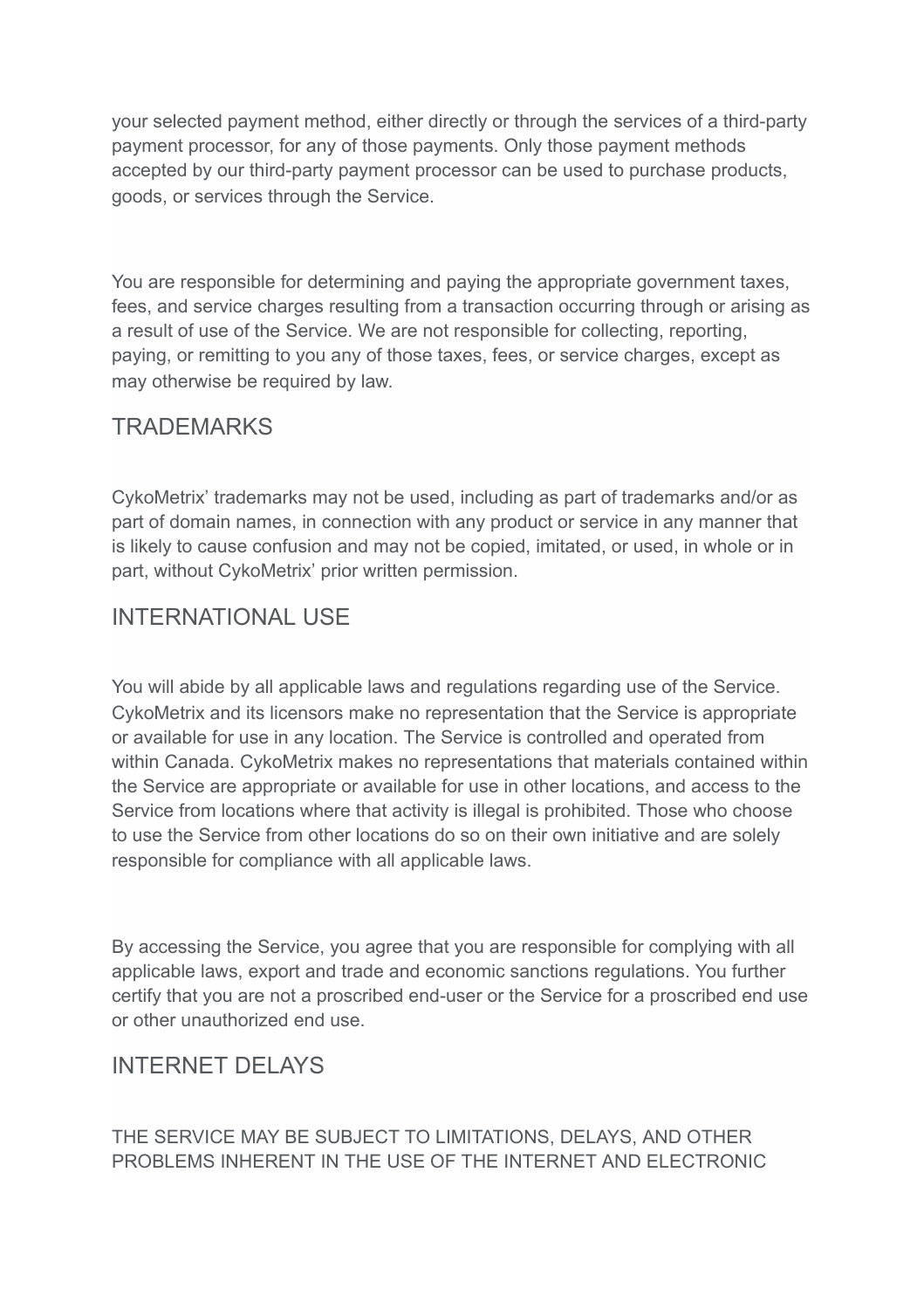#### COMMUNICATIONS. CYKOMETRIX IS NOT RESPONSIBLE FOR ANY DELAYS, DELIVERY FAILURES, DATA LOSS, OR OTHER DAMAGE RESULTING FROM THOSE PROBLEMS.

#### INDEMNIFICATION

To the fullest extent permitted under applicable law, you are responsible for your use of the Service, and you will defend and indemnify CykoMetrix from and against every claim, liability, damage, loss, and expense, including reasonable attorneys' fees and costs, arising out of or in any way connected with: (a) your access to, and use of, the Service, including use of any portion of the Service with or for Consenting Users or other individuals or entities; (b) your violation of any portion of these Terms of Use, any representation, warranty, or agreement referenced in these Terms of Use, or any applicable law or regulation; (c) your violation of any third-party right, including any intellectual property right or publicity, confidentiality, other property, or privacy right; or (d) any dispute or issue between you and any third party. CykoMetrix reserves the right, at CykoMetrix' own expense, to assume the exclusive defense and control of any matter otherwise subject to indemnification by you (without limiting your indemnification obligations with respect to that matter), and in that case, you agree to cooperate with our defense of that claim.

### DISCLAIMER OF WARRANTIES

CykoMetrix and any third party who makes its software or content available in conjunction with or through CykoMetrix disclaim any responsibility for any harm resulting from your use (or use by your employees, agents or contractors) of the Service and/or any third-party software or content accessed in conjunction with or through the Service.

CYKOMETRIX DOES NOT PROMISE THAT THE SERVICE OR ANY CONTENT, COMPONENT, OR FEATURE OF THE SERVICE WILL BE ERROR-FREE OR UNINTERRUPTED, OR THAT ANY DEFECTS WILL BE CORRECTED, OR THAT YOUR USE OF THE SERVICE WILL PROVIDE SPECIFIC RESULTS. THE SERVICE IS DELIVERED ON AN "AS-IS" AND "AS-AVAILABLE" BASIS. ALL INFORMATION PROVIDED ON OR VIA THE SERVICE IS SUBJECT TO CHANGE WITHOUT NOTICE. CYKOMETRIX CANNOT ENSURE THAT ANY FILES OR OTHER DATA YOU DOWNLOAD FROM THE SERVICE WILL BE FREE OF VIRUSES OR CONTAMINATION OR DESTRUCTIVE FEATURES. CYKOMETRIX, ITS LICENSORS, AND SUPPLIERS EXPRESSLY DISCLAIM TO THE FULLEST EXTENT PERMITTED BY LAW ALL EXPRESS, IMPLIED, AND STATUTORY WARRANTIES, INCLUDING, WITHOUT LIMITATION, THE WARRANTIES OF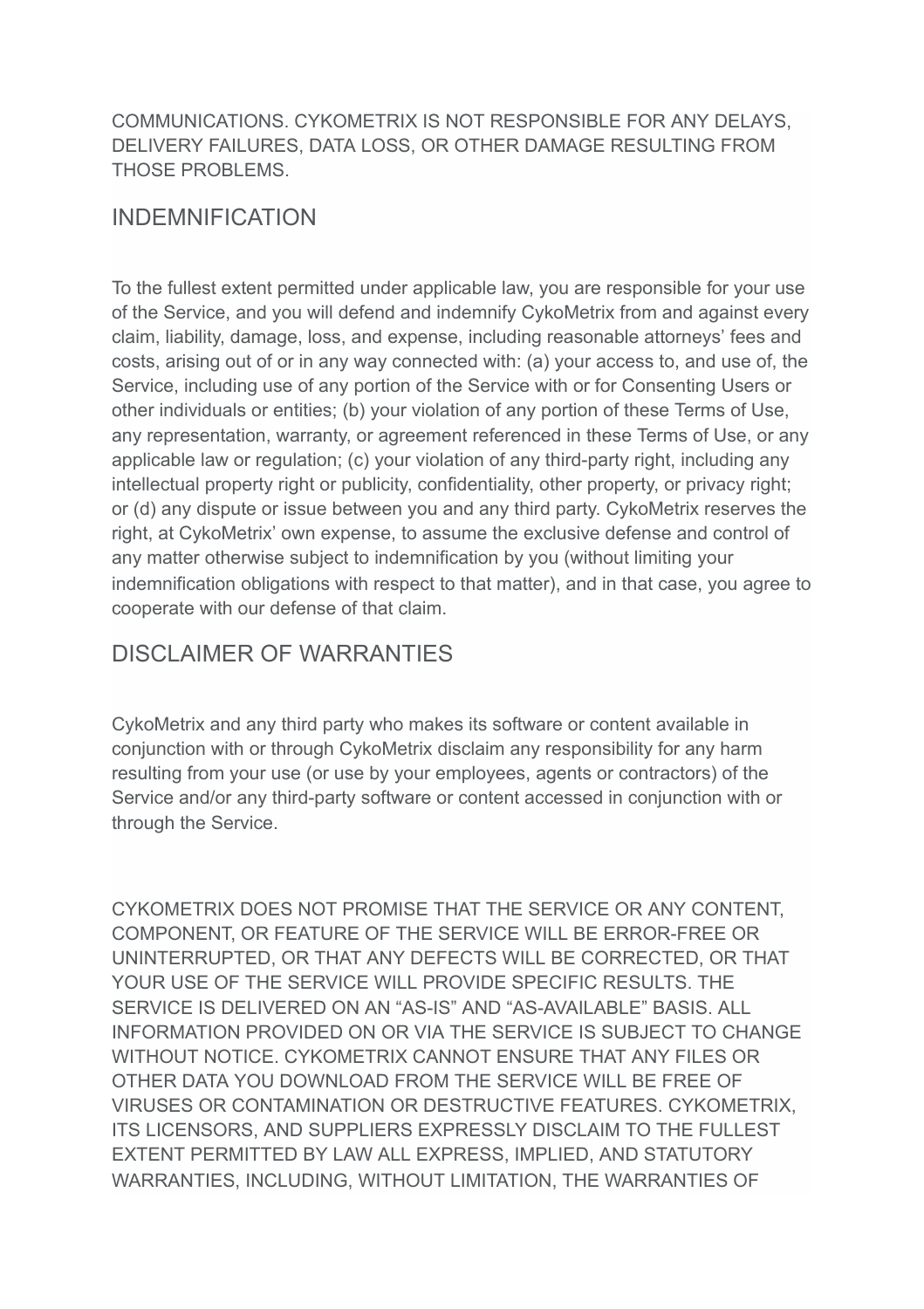ACCURACY, MERCHANTABILITY, NON-INFRINGEMENT, AND FITNESS FOR A PARTICULAR PURPOSE. CYKOMETRIX AND ANY THIRD PARTY THAT MAKES ITS SOFTWARE OR CONTENT AVAILABLE IN CONJUNCTION WITH OR THROUGH THE SERVICE DISCLAIM ANY WARRANTIES REGARDING THE SECURITY, RELIABILITY, TIMELINESS, AND PERFORMANCE OF THE SERVICE AND THAT THIRD-PARTY SOFTWARE OR CONTENT. CYKOMETRIX DISCLAIMS ANY AND ALL LIABILITY FOR THE ACTS, OMISSIONS, AND CONDUCT OF ANY THIRD PARTIES IN CONNECTION WITH OR RELATED TO YOUR USE OF THE SERVICE.

YOU ASSUME TOTAL RESPONSIBILITY FOR YOUR USE OF THE SERVICE AND ANY LINKED SITES. YOUR SOLE REMEDY AGAINST CYKOMETRIX FOR DISSATISFACTION WITH THE SERVICE IS TO STOP USING THE SERVICE. THIS LIMITATION OF REMEDY IS A PART OF THE BARGAIN BETWEEN THE PARTIES. YOU UNDERSTAND AND AGREE THAT YOU DOWNLOAD AND/OR USE THE SERVICE AND CONTENT MADE AVAILABLE IN CONJUNCTION WITH OR THROUGH THE SERVICE AT YOUR OWN DISCRETION AND RISK AND THAT YOU WILL BE SOLELY RESPONSIBLE FOR ANY DAMAGES TO YOUR COMPUTER SYSTEM OR OTHER DEVICES OR LOSS OF DATA THAT RESULTS FROM THE DOWNLOAD OR USE OF THE SERVICE. SOME STATES OR OTHER JURISDICTIONS DO NOT ALLOW THE EXCLUSION OF IMPLIED WARRANTIES, SO THE ABOVE EXCLUSIONS MAY NOT APPLY TO YOU. YOU MAY ALSO HAVE OTHER RIGHTS THAT VARY FROM JURISDICTION TO JURISDICTION.

#### LIMITATION OF LIABILITY

UNDER NO CIRCUMSTANCES WILL CYKOMETRIX OR ANY THIRD PARTY WHO MAKES ITS SOFTWARE OR CONTENT AVAILABLE IN CONJUNCTION WITH OR THROUGH THE SERVICE BE LIABLE TO YOU OR ANY OTHER USER ON ACCOUNT OF ANY USE OR MISUSE OF THE SERVICE OR CONTENT. NEITHER CYKOMETRIX OR CONTENT PROVIDER WILL BE LIABLE FOR ANY DIRECT, INDIRECT, INCIDENTAL, CONSEQUENTIAL, SPECIAL, EXEMPLARY, OR PUNITIVE DAMAGES, WHETHER BASED ON WARRANTY, CONTRACT, TORT (INCLUDING NEGLIGENCE), OR OTHERWISE (EVEN IF CYKOMETRIX AND/OR A THIRD-PARTY SOFTWARE OR CONTENT PROVIDER HAVE BEEN ADVISED OF THE POSSIBILITY OF THOSE DAMAGES).

THIS LIMITATION OF LIABILITY WILL APPLY WHETHER THE DAMAGES ARISE FROM USE OR MISUSE OF AND RELIANCE ON THE SERVICE AND CONTENT MADE AVAILABLE IN CONJUNCTION WITH OR THROUGH THE SERVICE, FROM INABILITY TO USE THE SERVICE OR CONTENT MADE AVAILABLE IN CONJUNCTION WITH OR THROUGH THE SERVICE, OR FROM THE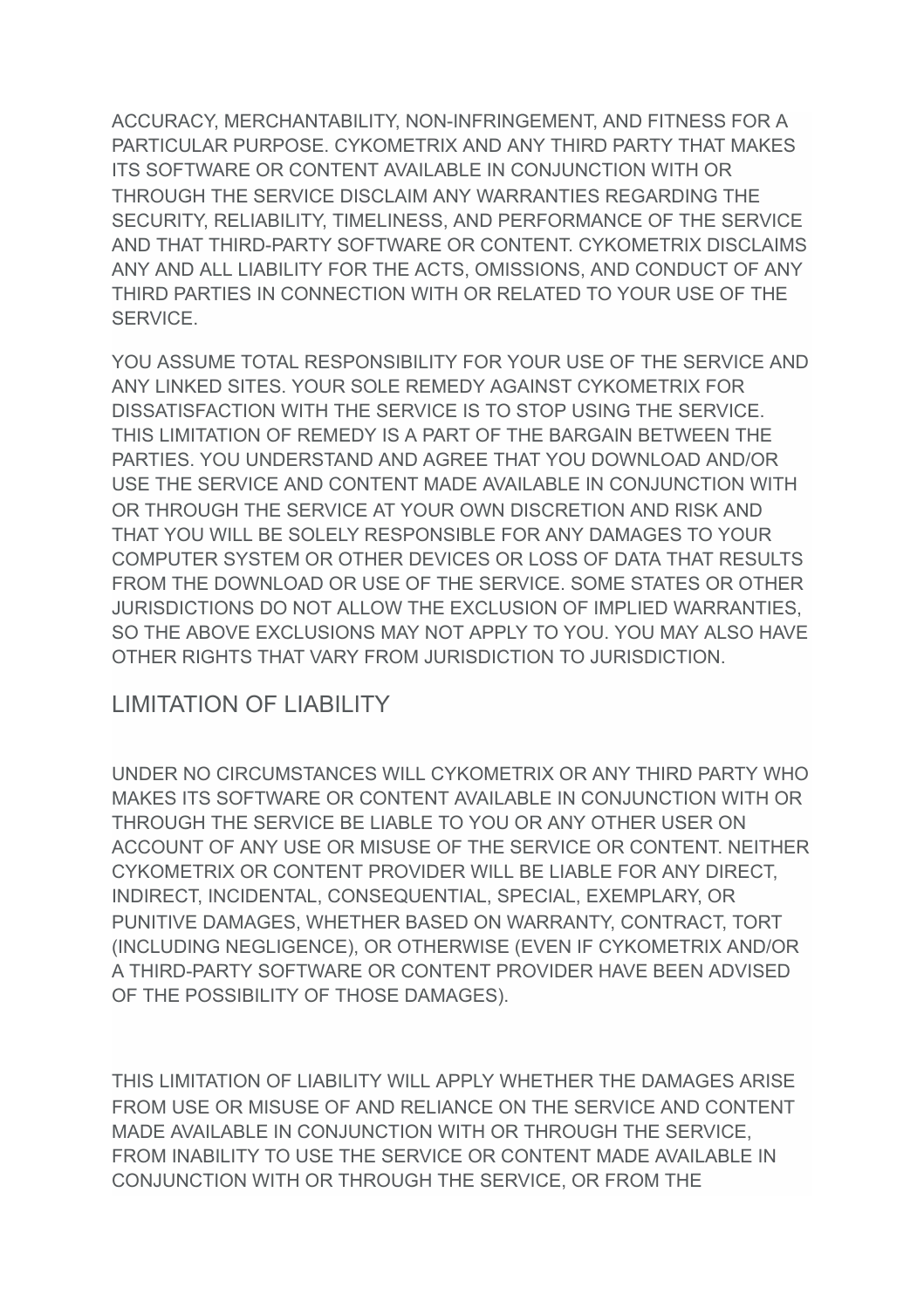INTERRUPTION, SUSPENSION, OR TERMINATION OF THE SERVICE AND CONTENT MADE AVAILABLE IN CONJUNCTION WITH OR THROUGH THE SERVICE, OR THE DELETION OF, CORRUPTION OF, OR FAILURE TO STORE, ANY CONTENT AND OTHER COMMUNICATIONS DATA MAINTAINED OR TRANSMITTED BY OR THROUGH YOUR USE OF THE SERVICES.

Without limiting the generality of the foregoing, you agree that CykoMetrix is not responsible for any loss arising out of, or in any way connected with: (a) delay or inability to access or use the Service; (b) the transmission of any computer virus, however occurring; (c) any transaction entered into through the Service; (g) any infringement of rights, including Intellectual Property Rights; (d) termination of your user account or membership; or (e) any delays, interruptions, inaccuracies, errors, omissions, or cessation of the Service.

If, notwithstanding the provisions of this section, a court of competent jurisdiction holds CykoMetrix liable in respect of any matters arising under or incidental to the Agreement, CYKOMETRIX' TOTAL LIABILITY TO YOU FOR ALL DAMAGES, LOSSES, AND CAUSES OF ACTION ARISING OUT OF OR RELATING TO THE AGREEMENT OR YOUR USE OF THE SERVICE (WHETHER IN CONTRACT, TORT INCLUDING NEGLIGENCE, WARRANTY, OR OTHERWISE), INCLUDING, WITHOUT LIMITATION, DAMAGES FOR LOSS OF PROFITS, LOSS OF DATA, BUSINESS INTERRUPTION, OR ANY OTHER COMMERCIAL DAMAGES OR LOSSES ARISING OUT OF OR RELATED TO YOUR USE OR INABILITY TO USE THE SERVICE, WILL IN NO EVENT EXCEED THE AMOUNT PAID BY YOU FOR USING THE SERVICE DURING THE 12 MONTHS PRECEDING YOUR CLAIM, OR, IF NO AMOUNT WAS PAID, THAT LIABILITY WILL BE LIMITED TO \$500.

THE FOREGOING LIMITATIONS OF LIABILITY WILL APPLY NOTWITHSTANDING A FAILURE OF ESSENTIAL PURPOSE OF ANY LIMITED REMEDY AND TO THE FULLEST EXTENT PERMITTED BY LAW. SOME JURISDICTIONS MAY NOT ALLOW THE EXCLUSION OR LIMITATION OF LIABILITY FOR CERTAIN DAMAGES, SO SOME OF THE ABOVE LIMITATIONS AND EXCLUSIONS MAY NOT APPLY TO YOU.

#### GOVERNING LAW; DISPUTES

The Agreement and any dispute that may arise related to the Agreement are governed by Canadian law. All claims arising out of or relating to the Agreement